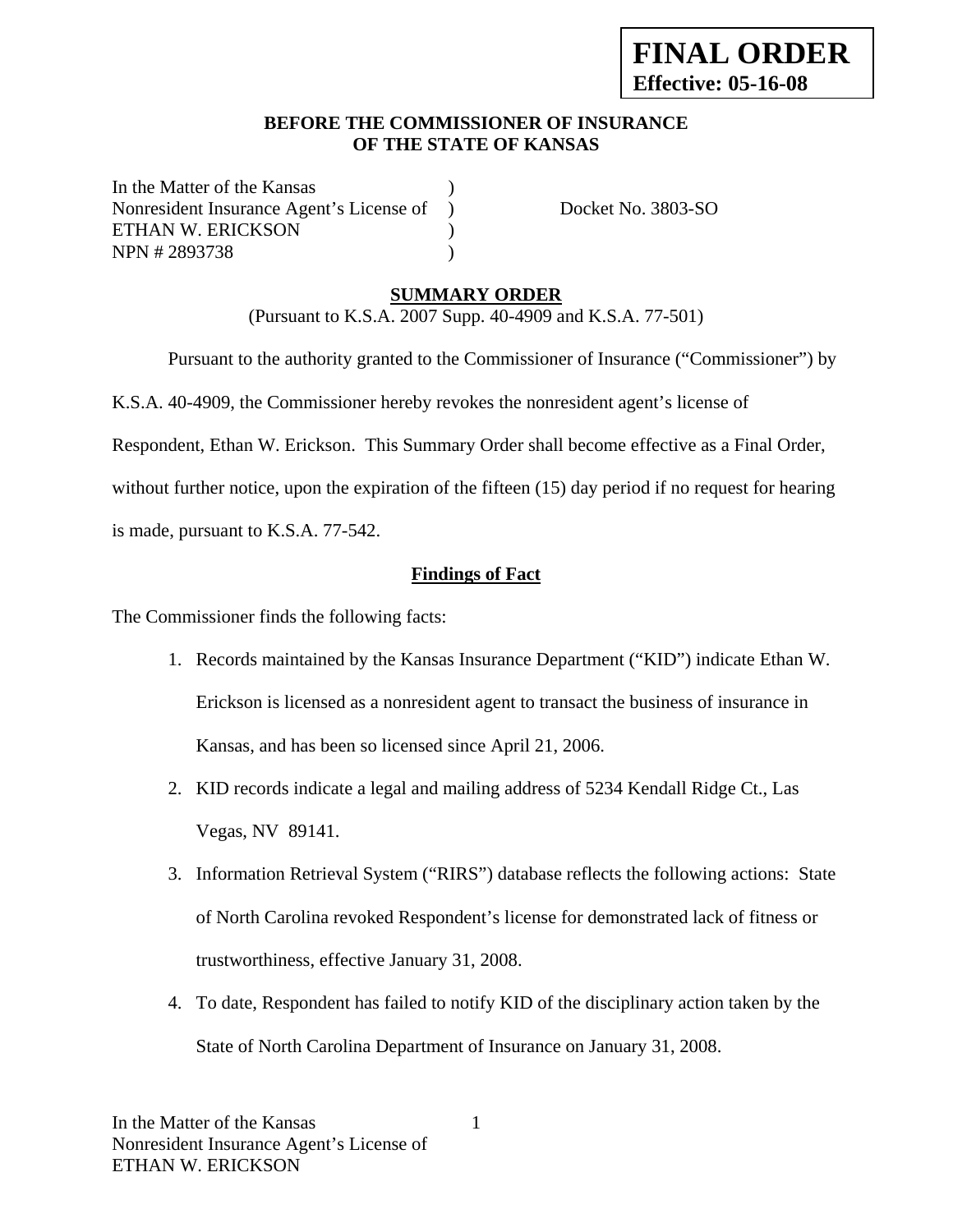- 5. On March 21, 2008, a letter was sent to Respondent requesting information regarding the administrative action taken by the State of North Carolina.
- 6. To date, Respondent has failed to respond to the letter sent by KID.

### **Applicable Law**

- 7. K.S.A. 2007 Supp. 40-4909 states, in pertinent part:
	- (a) The commissioner may deny, suspend, revoke, or refuse renewal of any license issued under this act if the commissioner finds that the applicant or license holder has:
		- (2) Violated
			- (A) Any provision of chapter 40 of the Kansas Statutes Annotated, and amendments thereto, or any rule and regulation promulgated thereunder;
			- (C) any insurance law or regulation of another state;
		- (9) Had an insurance agent license, or its equivalent, denied, suspended or revoked in any other state, district or territory.
	- (b) In addition, the commissioner may suspend, revoke or refuse renewal of any license issued under this act if the commissioner finds that the interests of the insurer or the insurable interests of the public are not properly served under such license.
- 8. KA.R. 40-7-9 states, in pertinent part: Each person licensed in this state as an insurance agent shall report the following to the commissioner of insurance within 30 days of occurrence:
	- (a) Each disciplinary action on the agent's license or licenses by the insurance regulatory agency of any other state or territory of the United States.

# **Conclusions of Law**

9. The Commissioner has jurisdiction over Respondent as well as the subject matter of this proceeding, and such proceeding is held in the public interest.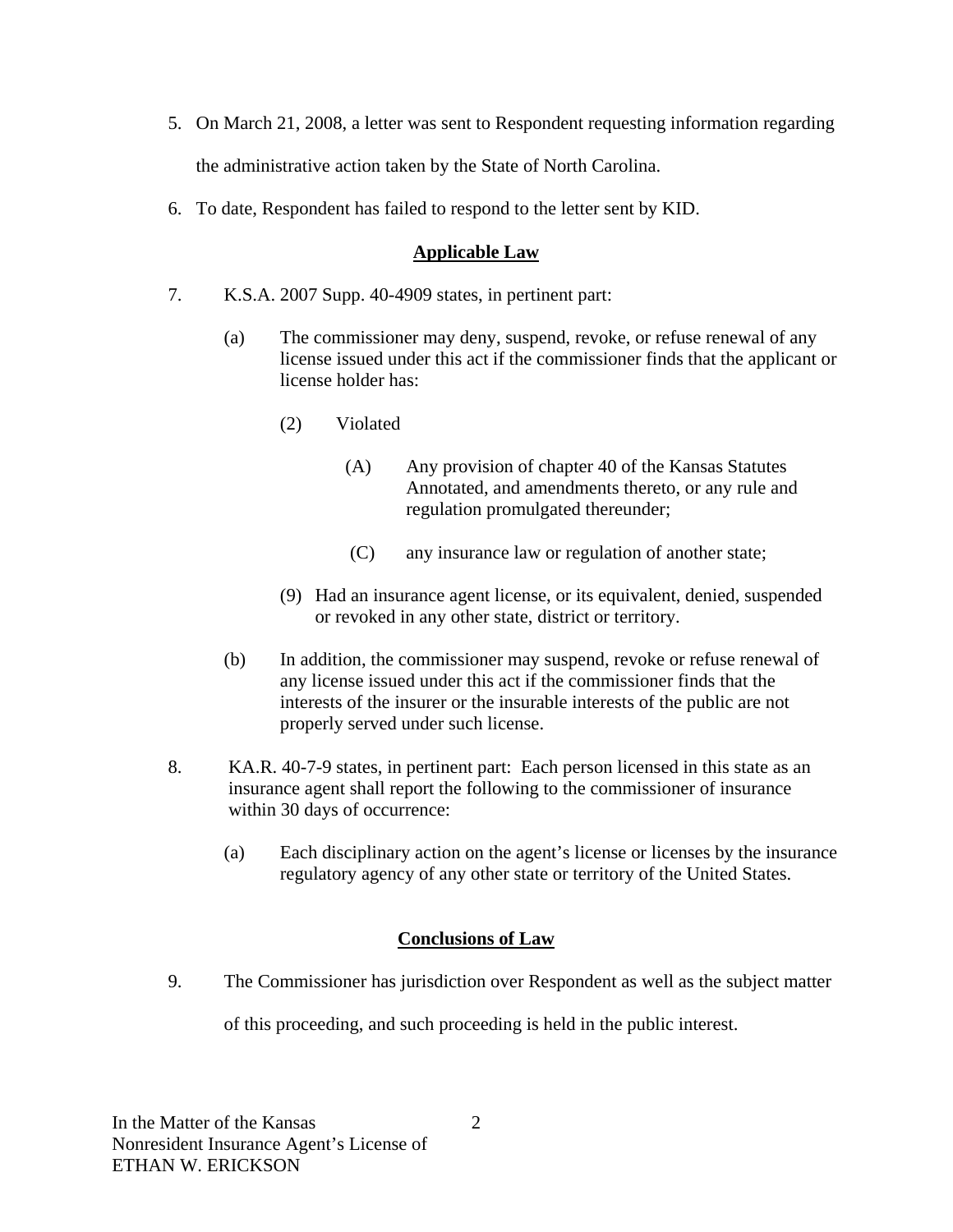- 10. The Commissioner finds that Respondent's Kansas license may be revoked because Respondent violated an insurance law or regulation in another state pursuant to K.S.A. 2007 Supp. 40-4909(a)(2)(C).
- 11. The Commissioner finds that Respondent's Kansas license may be revoked because Respondent's North Carolina license was revoked, pursuant to K.S.A. 2007 Supp. 40-4909(a)(9).
- 12. The Commissioner finds that Respondent violated K.S.A. 2007 Supp. 40-  $4909(a)(2)(A)$  and K.A.R. 40-7-9 by failing to notify the Kansas Insurance Department of the disciplinary action taken by the State of North Carolina Department of Insurance on January 31, 2008.
- 13. The Commissioner finds, pursuant to K.S.A. 2007 Supp. 40-4909(b), that the insurable interests of the public are not properly served under Respondent's license.
- 14. Accordingly, the Commissioner concludes sufficient grounds exist for the revocation of the insurance agent's license of Ethan W. Erickson pursuant to K.S.A. 2007 Supp. 40-4909(a) and (b).

#### **IT IS THEREFORE ORDERED BY THE COMMISSIONER OF INSURANCE THAT:**

1. The Kansas Nonresident Insurance Agent's License of ETHAN W. ERICKSON is hereby **REVOKED** effective the effective date of this Order.

#### 2. **IT IS FURTHER ORDERED** that ETHAN W. ERICKSON shall **CEASE** and

**DESIST** from the sale, solicitation or negotiation of insurance and/or receiving compensation deriving from the sale, solicitation or negotiation of insurance conducted after the effective date of this Order.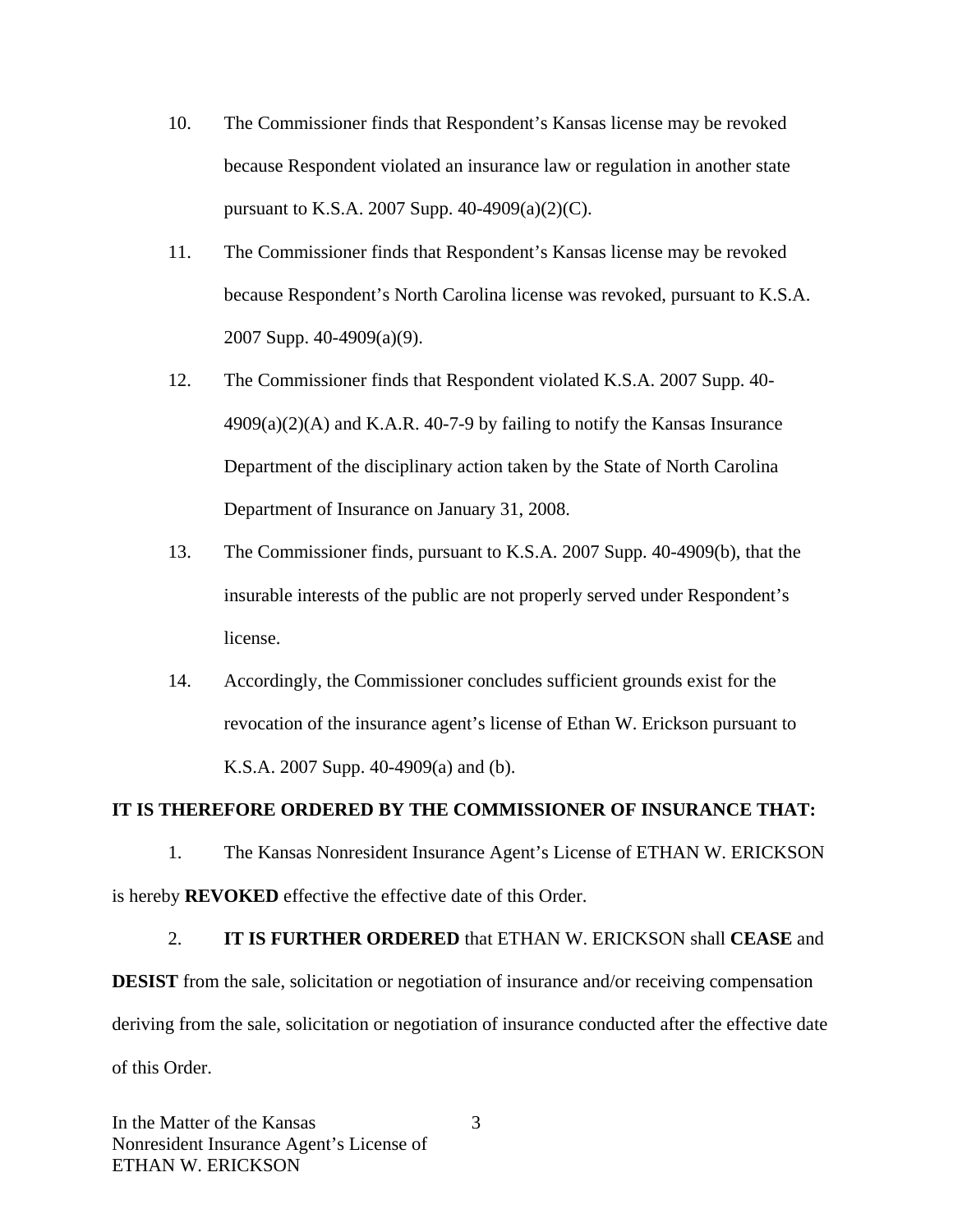### **NOTICE AND OPPORTUNITY FOR HEARING**

Ethan W. Erickson, within fifteen (15) days of service of this Summary Order, may file with the Kansas Insurance Department a written request for hearing on this Summary Order, as provided by K.S.A. 77-542. In the event a hearing is requested, such request should be directed to:

> John W. Campbell, General Counsel Kansas Insurance Department 420 S.W.  $9<sup>th</sup>$  Street Topeka, Kansas 66612

Any costs incurred as a result of conducting any administrative hearing shall be assessed against the agent/agency who is the subject of the hearing as provided by K.S.A. 40-4909(f). Costs shall include witness fees, mileage allowances, any costs associated with reproduction of documents which become part of the hearing record, and the expense of making a record of the hearing.

If a hearing is not requested, this Summary Order shall become effective as a Final Order, without further notice, upon the expiration of the fifteen (15) day period for requesting a hearing. The Final Order will constitute final agency action in the matter.

In the event the Petitioner files a petition for judicial review, the agency officer designated pursuant to K.S.A. 77-613(e) to receive service of a petition for judicial review on behalf of the Kansas Insurance Department is:

> John W. Campbell, General Counsel Kansas Insurance Department 420 S.W.  $9^{th}$  St. Topeka, Kansas 66612

# **IT IS SO ORDERED THIS \_25th\_ DAY OF APRIL, 2008, IN THE CITY OF TOPEKA, COUNTY OF SHAWNEE, STATE OF KANSAS.**



In the Nonresident Insurance Agent's License of ETHAN W. ERICKSON

 \_/s/ Sandy Praeger\_\_\_\_\_\_\_\_\_\_\_\_\_\_\_\_\_\_\_\_ Sandy Praeger EPARTMENT VOLTER COMMISSIONER OF Insurance

 $\angle$ s/ John W. Campbell $\Box$ John W. Campbell

4